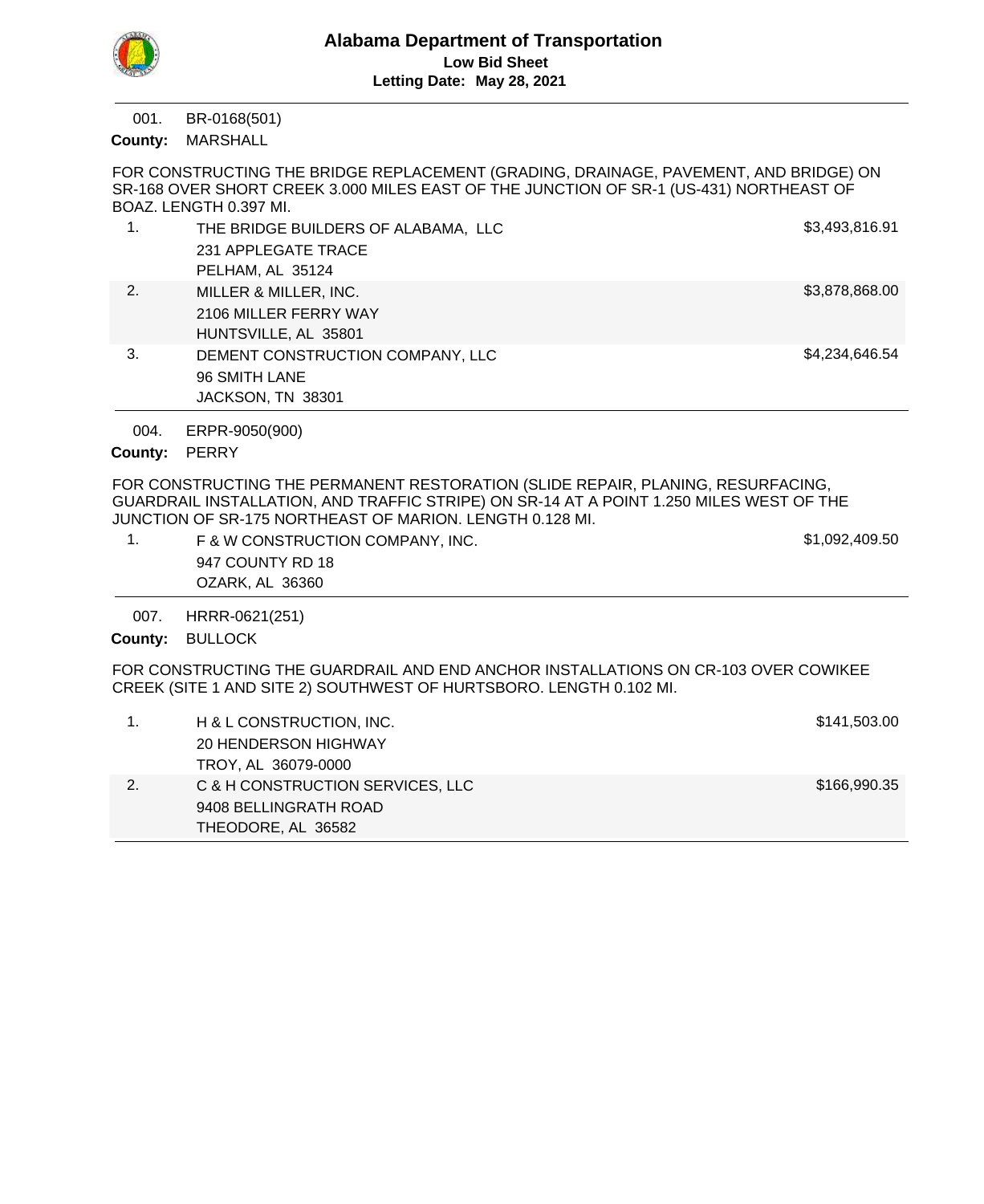#### HSIP-0015(539) 010.

## County: COVINGTON

FOR CONSTRUCTING THE ADDITIONAL TURN LANE AND INTERSECTION MODIFICATIONS ON SR-15 (US-29) AT SR-137 SOUTHWEST OF CAROLINA. LENGTH 0.230 MI.

| 1. | WIREGRASS CONSTRUCTION COMPANY, INC.<br>1830 HARTFORD HIGHWAY<br>DOTHAN, AL 36301 | \$392,127.92 |
|----|-----------------------------------------------------------------------------------|--------------|
| 2. | <b>BULLARD EXCAVATING, INC.</b><br>13264 EVA DRIVE<br>ANDALUSIA, AL 36420         | \$459,169.00 |
| 3. | MCELHENNEY CONSTRUCTION CO., LLC<br>3835 GORDON JOHN DRIVE<br>MOBILE, AL 36693    | \$533,847.45 |

HSIP-0165(506) 012.

County: RUSSELL

FOR CONSTRUCTING THE ADDITIONAL TURN LANE (GRADING, DRAINAGE, PAVEMENT, AND BRIDGE CULVERT EXTENSION) ON SR-165 AT THE JUNCTION OF CR-24 SOUTH OF FORT MITCHELL. LENGTH 0.216 MI.

### **\*\*\*\*\* WITHDRAWN FROM THE LETTING \*\*\*\*\***

IM-I020(360) 015.

# County: CALHOUN

FOR CONSTRUCTING THE MICRO-MILLING, RESURFACING, AND TRAFFIC STRIPE ON I-20 FROM THE SR-21 (EXIT 185) INTERCHANGE IN OXFORD TO THE CLEBURNE COUNTY LINE. LENGTH 8.000 MI.

| MIDSOUTH PAVING, INC.            | \$3,523,670.18 |
|----------------------------------|----------------|
| 500 RIVERHILLS PARK, SUITE 590   |                |
| BIRMINGHAM, AL 35242             |                |
| MCCARTNEY CONSTRUCTION CO., INC. | \$4,941,663.05 |
| 401 GREEN VALLEY ROAD            |                |
| GLENCOE, AL 35905                |                |
|                                  |                |

IM-I059(421) 016.

County: JEFFERSON

FOR CONSTRUCTING THE PAVEMENT PRESERVATION (PLANING, CONCRETE JOINT REPAIR, RESURFACING, AND TRAFFIC STRIPE) ON I-59 FROM A POINT SOUTH OF THE ALABAMA ADVENTURE PARKWAY INTERCHANGE (EXIT 110) TO A POINT SOUTH OF THE BRIDGES OVER FAIRFIELD BOULEVARD (MP 116.290) IN BRIGHTON. LENGTH 6.635 MI.

| DUNN CONSTRUCTION COMPANY, INC. | \$7,728,876.11 |
|---------------------------------|----------------|
| 3905 MESSER AIRPORT HWY         |                |
| BIRMINGHAM, AL 35222            |                |
| MIDSOUTH PAVING, INC.           | \$7,831,553.66 |
| 500 RIVERHILLS PARK, SUITE 590  |                |
| BIRMINGHAM, AL 35242            |                |
|                                 |                |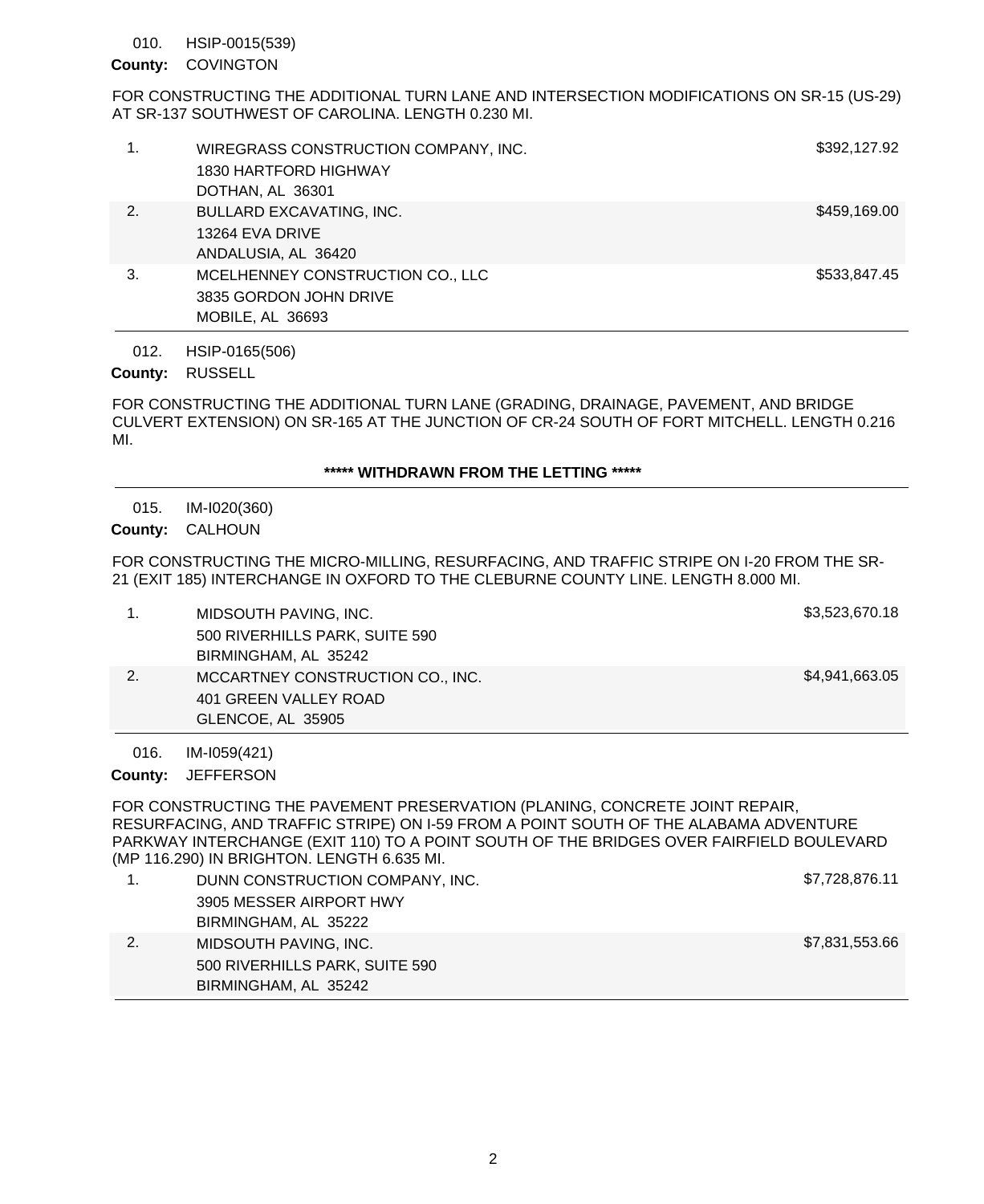#### IM-I065(511) 017.

### Counties: LOWNDES AND BUTLER

FOR CONSTRUCTING THE PAVEMENT PRESERVATION (MICRO-MILLING, RESURFACING, AND TRAFFIC STRIPE) ON I-65 FROM 1.000 MILE SOUTH OF THE LOWNDES COUNTY LINE TO 0.630 MILE SOUTH OF THE SR-97 INTERCHANGE SOUTHEAST OF LETOHATCHEE. LENGTH 11.559 MI.

|    | MIDSOUTH PAVING, INC.                | \$9,495,717.55  |
|----|--------------------------------------|-----------------|
|    | 500 RIVERHILLS PARK, SUITE 590       |                 |
|    | BIRMINGHAM, AL 35242                 |                 |
| 2. | WIREGRASS CONSTRUCTION COMPANY, INC. | \$13,553,313.46 |
|    | 1830 HARTFORD HIGHWAY                |                 |
|    | DOTHAN, AL 36301                     |                 |

#### IM-IMGR-I459(317) 019.

### County: JEFFERSON

FOR CONSTRUCTING THE PAVEMENT PRESERVATION (PLANING, CONCRETE JOINT REPAIR, RESURFACING, AND TRAFFIC STRIPE) ON I-459 FROM THE SR-3/US-31 (EXIT 13) INTERCHANGE TO THE LORNA ROAD OVERPASS AND FROM A POINT SOUTH OF SHADES CREEK (MP 15.892) TO A POINT SOUTH OF THE SR-38/US-280 (EXIT 19) INTERCHANGE (MP 19.821) IN HOOVER. LENGTH 4.856 MI.

- 1. DUNN CONSTRUCTION COMPANY, INC. \$3,741,070.29 3905 MESSER AIRPORT HWY BIRMINGHAM, AL 35222
- 2. MIDSOUTH PAVING, INC. And the state of the state of the state of the state of the state of the state of the state of the state of the state of the state of the state of the state of the state of the state of the state o 500 RIVERHILLS PARK, SUITE 590 BIRMINGHAM, AL 35242
	- RP-NH-HSIP-FMGR-0038(545) 022.

County: SHELBY

FOR CONSTRUCTING THE MICRO-MILLING, RESURFACING, GUARDRAIL STEEL BLOCKOUT REPLACEMENT, OPERATIONAL IMPROVEMENTS, AND TRAFFIC STRIPE ON SR-38 (US-280) FROM THE SHELBY COUNTY LINE TO THE JUNCTION OF NARROWS PARKWAY IN CHELSEA. LENGTH 6.298 MI.

1. DUNN CONSTRUCTION COMPANY, INC. \$7,925,613.14 3905 MESSER AIRPORT HWY BIRMINGHAM, AL 35222 2. MIDSOUTH PAVING, INC. **\$8,270,504.08** 500 RIVERHILLS PARK, SUITE 590 BIRMINGHAM, AL 35242

STPAA-0069(564) 025.

County: MARSHALL

FOR CONSTRUCTING THE MICRO-MILLING, RESURFACING, AND TRAFFIC STRIPE ON SR-69 FROM THE SR-53 (US-231) UNDERPASS TO THE JUNCTION OF NORTH MAIN STREET IN ARAB. LENGTH 0.949 MI.

|    | ROGERS GROUP, INC.                   | \$648,491.80 |
|----|--------------------------------------|--------------|
|    | 421 GREAT CIRCLE ROAD                |              |
|    | NASHVILLE, TN 37228-0000             |              |
| 2. | WHITAKER CONTRACTING CORPORATION     | \$682,575.77 |
|    | 692 CONVICT CAMP ROAD                |              |
|    | GUNTERSVILLE, AL 35976-0000          |              |
| 3. | WIREGRASS CONSTRUCTION COMPANY, INC. | \$764,257.90 |
|    | 1830 HARTFORD HIGHWAY                |              |
|    | DOTHAN, AL 36301                     |              |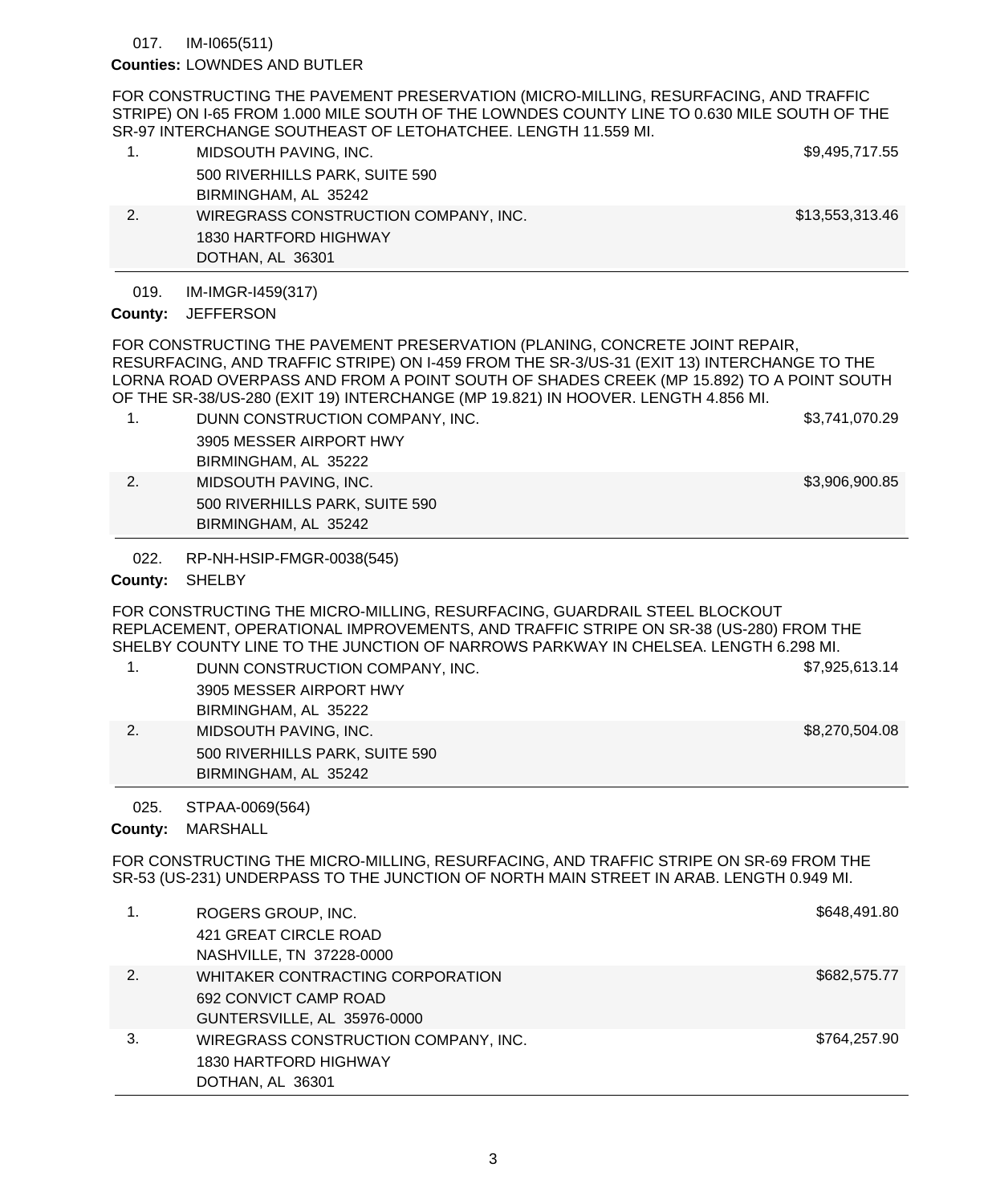#### STPAA-0075(541) 026.

### County: BLOUNT

FOR CONSTRUCTING THE MICRO-MILLING, RESURFACING, AND TRAFFIC STRIPE ON SR-75 FROM THE JUNCTION OF KORNEGAY ROAD NORTH OF SUSAN MOORE TO THE INTERSECTION OF SR-74 (US-278) IN SNEAD. LENGTH 6.487 MI.

1. WHITAKER CONTRACTING CORPORATION **\$2,315,777.50** 692 CONVICT CAMP ROAD GUNTERSVILLE, AL 35976-0000

STPAA-0117(512) 027.

### County: DEKALB

FOR CONSTRUCTING THE MICRO-MILLING, RESURFACING, AND TRAFFIC STRIPE ON SR-117 FROM THE JUNCTION OF SR-7 (US-11) IN HAMMONDVILLE TO THE JUNCTION OF SR-40. LENGTH 2.769 MI.

1. WIREGRASS CONSTRUCTION COMPANY, INC. \$1,360,078.56 1830 HARTFORD HIGHWAY DOTHAN, AL 36301

STPAA-0140(502) 028.

# County: DALLAS

FOR CONSTRUCTING THE PLANING, RESURFACING, AND TRAFFIC STRIPE ON SR-140 FROM THE JUNCTION OF SR-41 (SR-8/US-80) SOUTHEAST OF SELMA TO THE JUNCTION OF SR-14. LENGTH 12.425 MI.

| $\mathbf{1}$ . | ASPHALT CONTRACTORS, INC.            | \$2,268,098.00 |
|----------------|--------------------------------------|----------------|
|                | 6730 TAYLOR CIRCLE                   |                |
|                | MONTGOMERY, AL 36117-0000            |                |
| 2.             | WIREGRASS CONSTRUCTION COMPANY, INC. | \$2,836,582.97 |
|                | 1830 HARTFORD HIGHWAY                |                |
|                | DOTHAN, AL 36301                     |                |

STPAA-HSIP-0014(548) 030.

### County: GREENE

FOR CONSTRUCTING THE SAFETY WIDENING, MICRO-MILLING, RESURFACING (SCRUB SEAL), CURB RAMP IMPROVEMENTS, AND TRAFFIC STRIPE ON SR-14 FROM 0.110 MILE EAST OF THE I-20/I-59 INTERCHANGE TO THE JUNCTION OF SR-7 (US-11) IN EUTAW. LENGTH 2.870 MI.

1. S. T. BUNN CONSTRUCTION COMPANY, INC.  $$2,926,132.11$ 611 HELEN KELLER BOULEVARD TUSCALOOSA, AL 35404

STPAA-HSIP-0009(580), STPNU-HSIP-0009(579) 033.

# COOSA AND CLAY **Counties:**

FOR CONSTRUCTING THE SAFETY WIDENING, MICRO-MILLING, RESURFACING, BRIDGE GUARDRAIL RETROFIT, AND TRAFFIC STRIPE ON SR-9 FROM 0.290 MILE NORTH OF THE INTERSECTION OF SR-38 (US-280) NORTHWEST OF KELLYTON TO 0.572 MILE SOUTH OF THE JUNCTION OF CR-91. LENGTH 13.205 MI.

1. GARY INGRAM GRADING & PAVING, INC. The state of the state of the state of the S4,562,108.17 1767 GRIFFIN SHOALS ROAD DADEVILLE, AL 36853